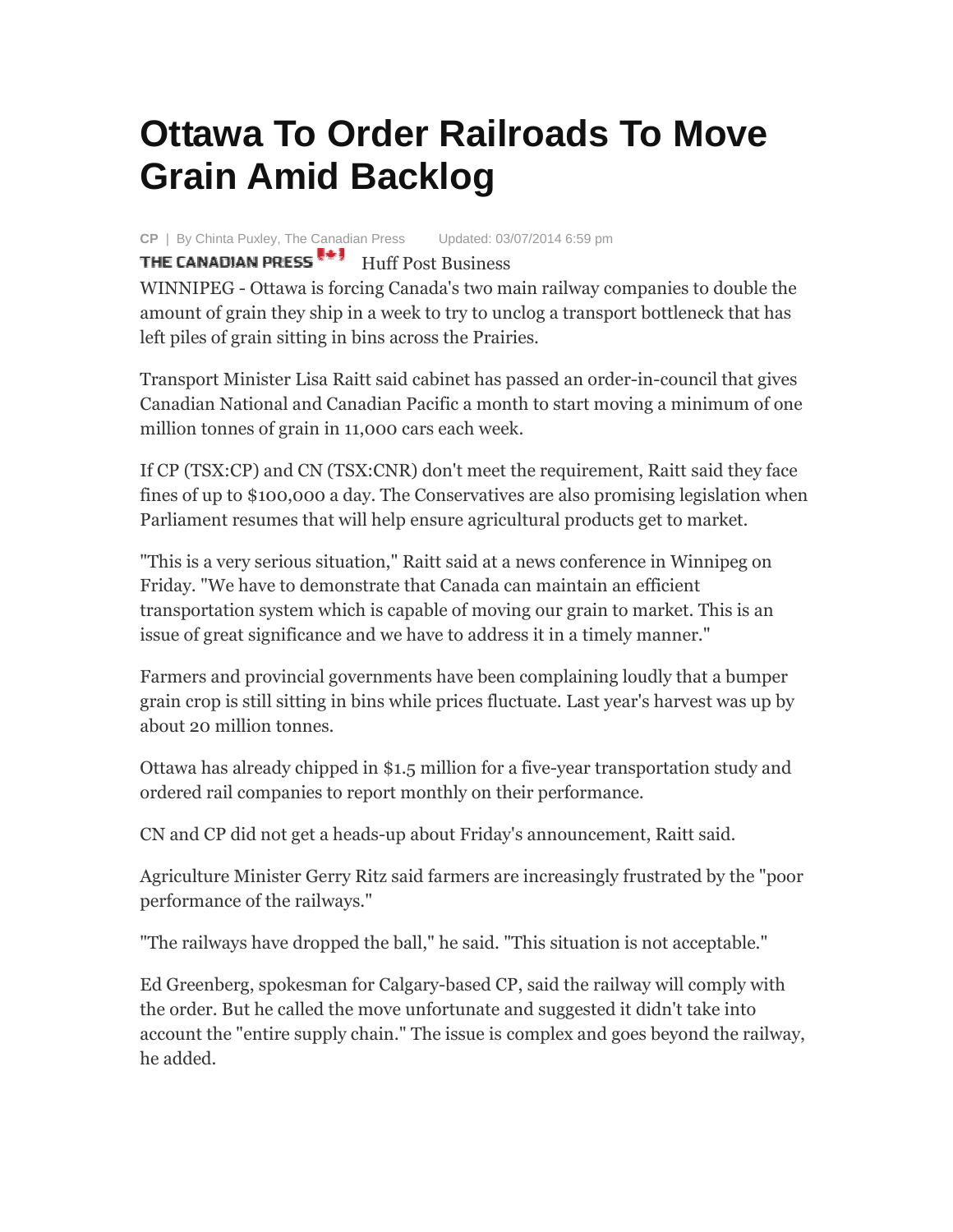The backlog has not been caused by a shortage of locomotives or crew, Greenberg said.

"It's been a combination of an extraordinary crop size combined with extreme weather that has resulted in this situation," he said. "And despite an extraordinary crop size that was not forecasted by anyone, and periods of extreme winter weather, our railway has continued to move record amounts of grain."

CN's Jim Feeny said the company can comply with the order if everyone in the supply chain works together.

The challenge in moving the biggest Prairie grain crop in history is unprecedented, he said. The company has been doing everything it can to keep grain moving but it has been hampered by extreme cold, Feeny said.

"We have hundreds of employees in those locations who have spent the last three to four months working night and day outside in temperatures that have persisted at - 30, -35, -40 and even beyond at times with very little respite," he said.

"But the reality is, when you get that kind of cold, across that kind of territory, for that length of time with no breaks, it has a severe effect on the mechanical ability to operate trains."

Many farmers praised the order.

"Obviously the government heard us," said Dan Mazier, vice-president of Keystone Agricultural Producers, who was part of a delegation that met with Raitt last week. "This is great news from a farmer's perspective.

"The government keeps on telling us they want us to produce more so we can export more. We'd better have a transportation system that can support all that."

Greg Cherewyk, chief operating officer of Pulse Canada, said rail companies have taken grain farmers for granted because they have no other choice to get their product to market.

"We have two national carriers in this country that have focused relentlessly on trimming excess capacity," he said. "That means you can walk, but you can't run. You can never trip because you'll never catch up."

The Saskatchewan government has been calling for action on the backlog for weeks. Agriculture Minister Lyle Stewart said the railways have the ability to boost grain shipments.